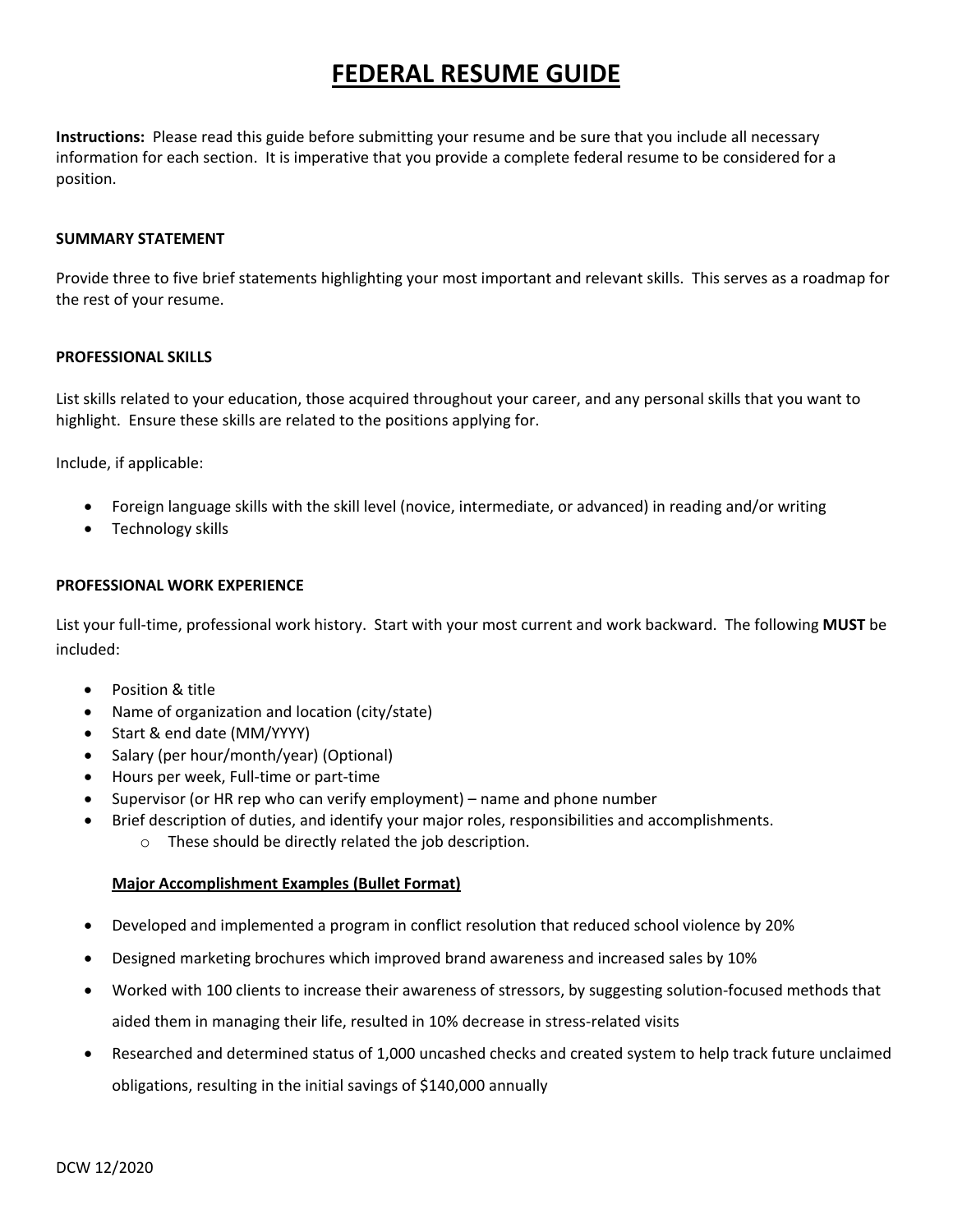# **FEDERAL RESUME GUIDE**

### **PROFESSIONAL WORK EXPERIENCE continued..**

List any other work experience including part-time, internships, seasonal positions, and/or temporary employment. Start with your most current and work backward. All work experience should be included in Professional Work Experience section, not a separate section. The following **MUST** be included:

- Position & title
- Name of organization and location (city/state)
- Start & end date (MM/YYYY)
- Salary (per hour/month/year) (Optional)
- Part-time / internship / seasonal / temporary
- Supervisor (or HR rep who can verify employment) name and phone number
- Brief description of duties, and identify your major roles, responsibilities and accomplishments
	- o Ensure all major accomplishments are related to the job applying for

# **EDUCATION**

Start with your highest-level degree and work backward. The following **MUST** be included:

- Type of degree and major (major optional)
- College or university and city/state
- Date of graduation (month/year)
- GPA (optional)
- Honors or awards, if any (optional)

# **CERTIFICATIONS/ACHIEVEMENTS**

List any certification or licenses you currently hold. Ensure they are relevant to the job applying for. The following **MUST** be included:

- Name of the certification
- Organization that granted it and location (city/state)
- Date(s) the certification is in effect (month /year)

### **Awards**

- List any awards that are related to the position applying for
- If they aren't well known, provide a brief description of the award

# **TRAINING**

List any formal training including accreditations. The following **MUST** be included:

- Name of the training and location (city/state)
- The sponsored organization
- Start & end date (month/year)
- Number of hours